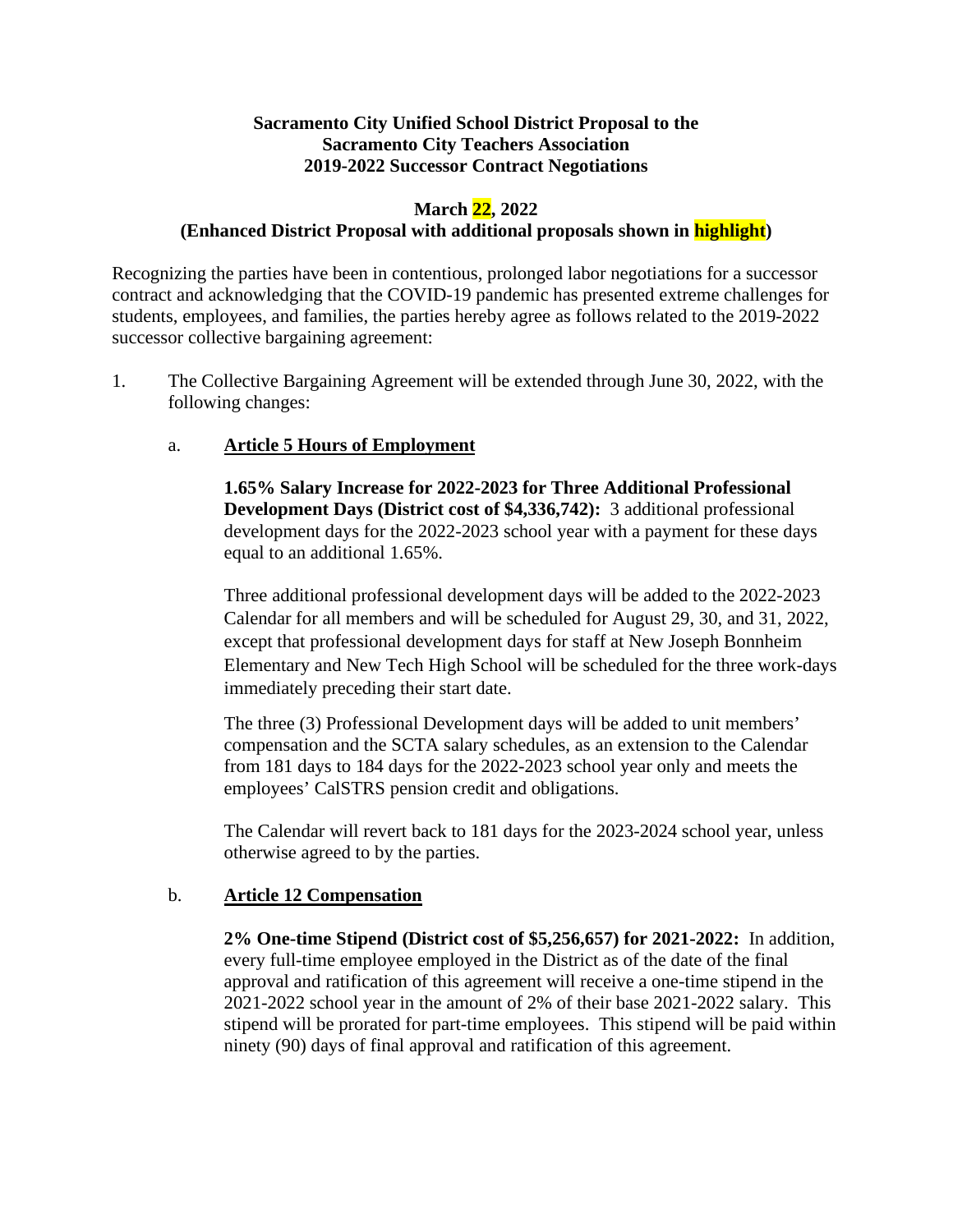**1% One-time Stipend (District cost of \$2,440,232) for 2019-2020:** In addition, every full-time employee employed in the District as of the date of the final approval and ratification of this agreement will receive a one-time stipend in the 2021-2022 school year in the amount of 1% of their base 2019-2020 salary. This stipend will be prorated for part-time employees. This stipend will be paid within ninety (90) days of final approval and ratification of this agreement.

**1% One-time Stipend (District cost of \$2,470,694) for 2020-2021:** In addition, every full-time employee employed in the District as of the date of the final approval and ratification of this agreement will receive a one-time stipend in the 2021-2022 school year in the amount of 1% of their base 2020-2021 salary. This stipend will be prorated for part-time employees. This stipend will be paid within ninety (90) days of final approval and ratification of this agreement.

**2% Ongoing Salary Increase (District cost of \$5,256,657):** The salary schedule will be increased as follows based on health benefit savings.

19-20 See above one-time stipend 20-21 See above one-time stipend 21-22 2% ongoing across the board

**\$2,000 Signing Bonus:** Any new employee hired into a certificated position in the SCTA bargaining unit for the 2022-2023 school year and on or before September 15, 2022, will be eligible for a \$2,000 signing bonus. In order to receive the signing bonus, the employee must provide service to the District for the entire 2022-2023 school year and the stipend will be paid on or before July 30, 2023.

# c. **Article 13 Employee Benefits**

**100% Fully Paid Benefits in the Current Kaiser Plan at all levels (employee, two-party, and family):** District contribution at 100% of the Kaiser Plan rate at all levels **commencing July 1, 2022**.

**\$250/month Cash-in-Lieu of Health Benefits:** Cash in lieu in an amount of \$250 per month for employees who provide proof of other health benefit coverage.

**Stipend for Employees Currently Enrolled in HealthNet:** Commencing July 1, 2022 and for the 2022-2023 school year only, the District will provide a stipend to employees enrolled in the District's HealthNet benefit plan as of March 22, 2022 and who remain in the plan for the 2022-2023 school year. The stipend shall be equal to eighty percent (80%) of the employee's out of pocket cost for that plan in 2022-2023.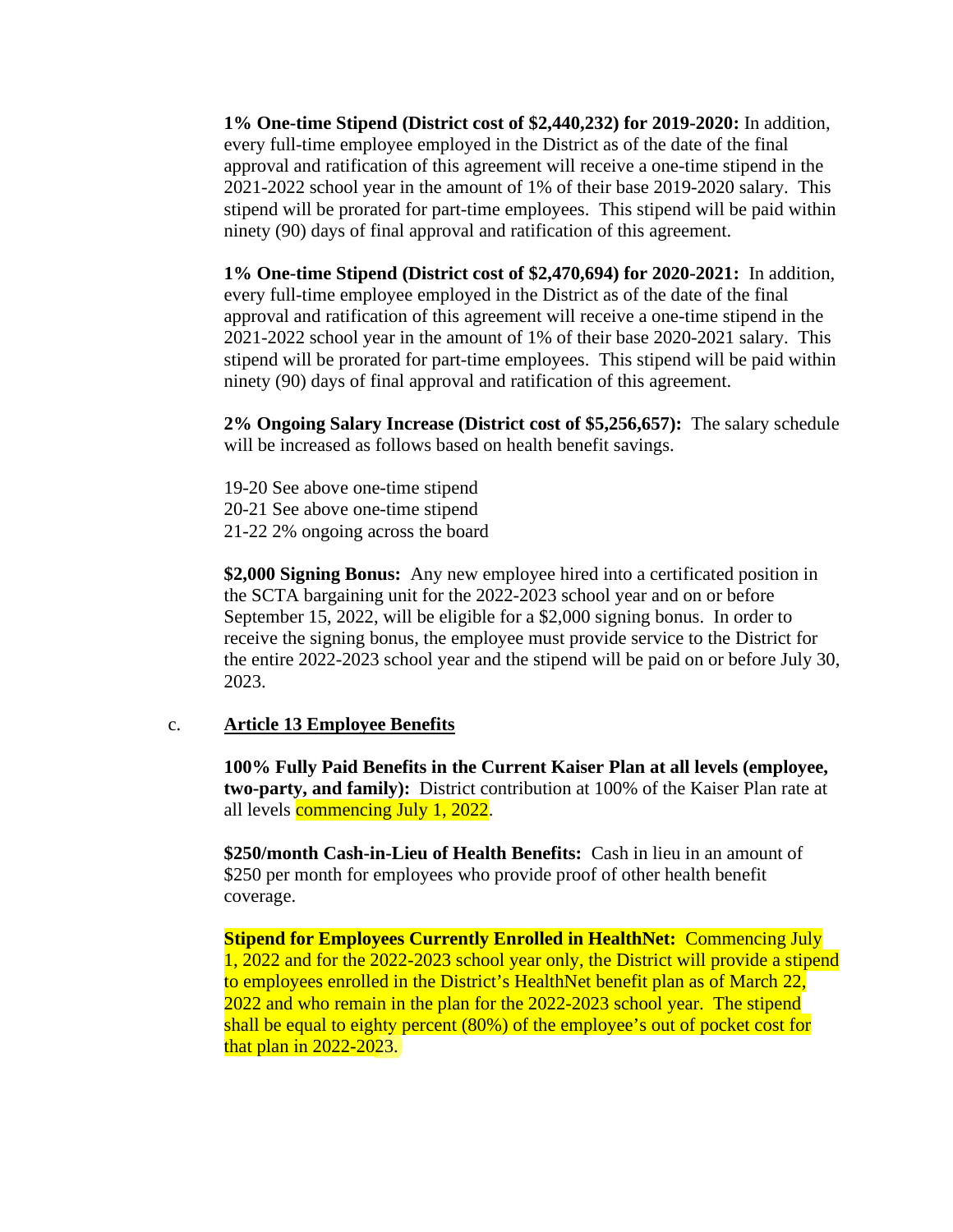- 2. **No Other Contract Changes:** All other terms of the July 1, 2016 to June 30, 2019 contract shall remain in full force and effect.
- 3. **Commitment to Start Negotiations on New Contract:** The parties will agree to resume negotiations for the successor contract on or before May 1, 2022, with the shared goal of reaching agreement as soon as possible. The parties will meet not less than twice a month to make progress toward this goal. It is understood that the parties reserve the right to maintain their respective bargaining positions on all issues when negotiations resume for a successor contract.

**Creation of Working Group to Discuss Changes to Article 8 and Academic Calendar to Address Impediments, Including Timelines, to Filling Vacancies:** The District proposes that the District and SCTA immediately convene a working group of the bargaining table with three representatives from the District and three representatives from SCTA to review the school calendar and Article 8, Vacancies and Transfers, to address impediments to filling vacancies and staffing our schools, and provide other recommendations related to the recruitment and retention of certificated employees in the District. This working group will be referred to as the Recruitment and Retention Committee.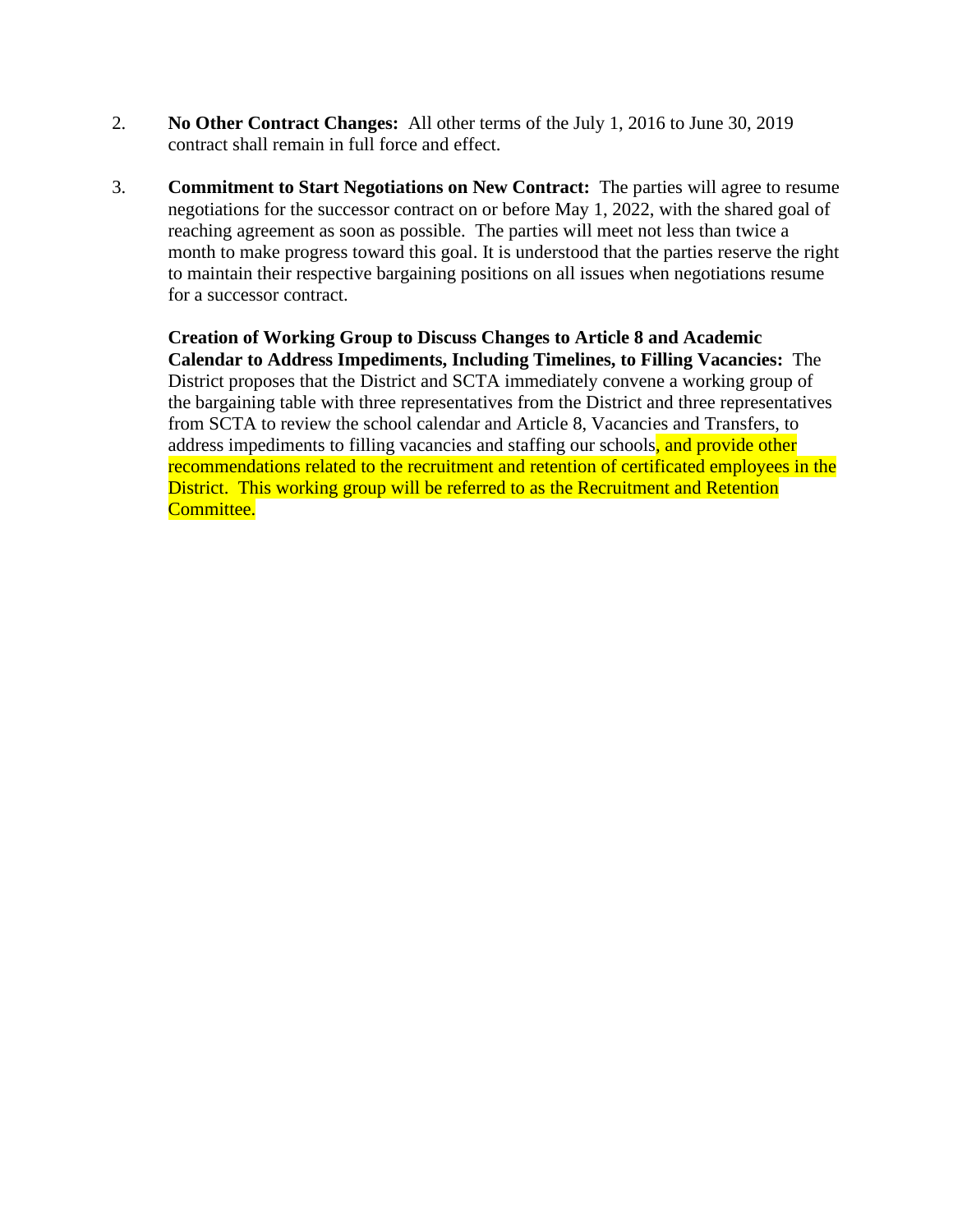# **Sacramento City Unified School District Proposal to the Sacramento City Teachers Association 2021-2022 COVID and Reopening Negotiations**

# **March 22, 2022**

In an effort to reach agreement and complete COVID and reopening negotiations and attempting to follow the Fact-Finding Panel Chair's recommendations to the maximum extent possible and where not otherwise addressed in the Collective Bargaining Agreement for the remainder of the 2021-2022 school year, the District proposes the following:

# **1. Health and Safety**

The District proposes to follow the guidance and requirements of the California Department of Public Health (CDPH) related to COVID-19 mitigation in schools, as those requirements may change over time. The District also proposes the establishment of a District/SCTA Health and Safety Committee consisting of an equal number of District and SCTA representatives, with a maximum of three representative for each party. The District proposes that each party share with the other the names of their respective representatives to the Committee by April 1, 2022 and that the Committee convene for its first meeting on or before April 22, 2022.

The District proposes to continue make available disposable N95 or KN95 masks to staff to wear while on school grounds. The District proposes to follow the SCUSD masking policy adopted by the Governing Board and effective March 12, 2022.

### **2. Continuity of Learning/Short-Term Independent Study**

The District proposes that for the remainder of the 2021-2022 school year and effective with the date of final approval and ratification of this agreement, teachers who are required to quarantine for COVID-19 related reasons may volunteer to provide instruction remotely via Zoom to students in the classroom while those students are supervised by a substitute and that such teachers be compensated for the additional time needed to prepare for such Zoom instruction.

### **3. Long-Term Independent Study**

The District proposes that for the remainder of the 2021-2022 school year, independent study teachers continue to implement the requirements of Assembly Bill 130.

The District proposes that for the remainder of the 2021-2022 school year, teachers with regular classroom assignments may volunteer to work with independent study students. Teachers who volunteer may be assigned up to ten independent study students and receive their per diem compensation for up to eight hours a week. Volunteers would be selected by seniority, with the numbers based on District need. The eight hours of